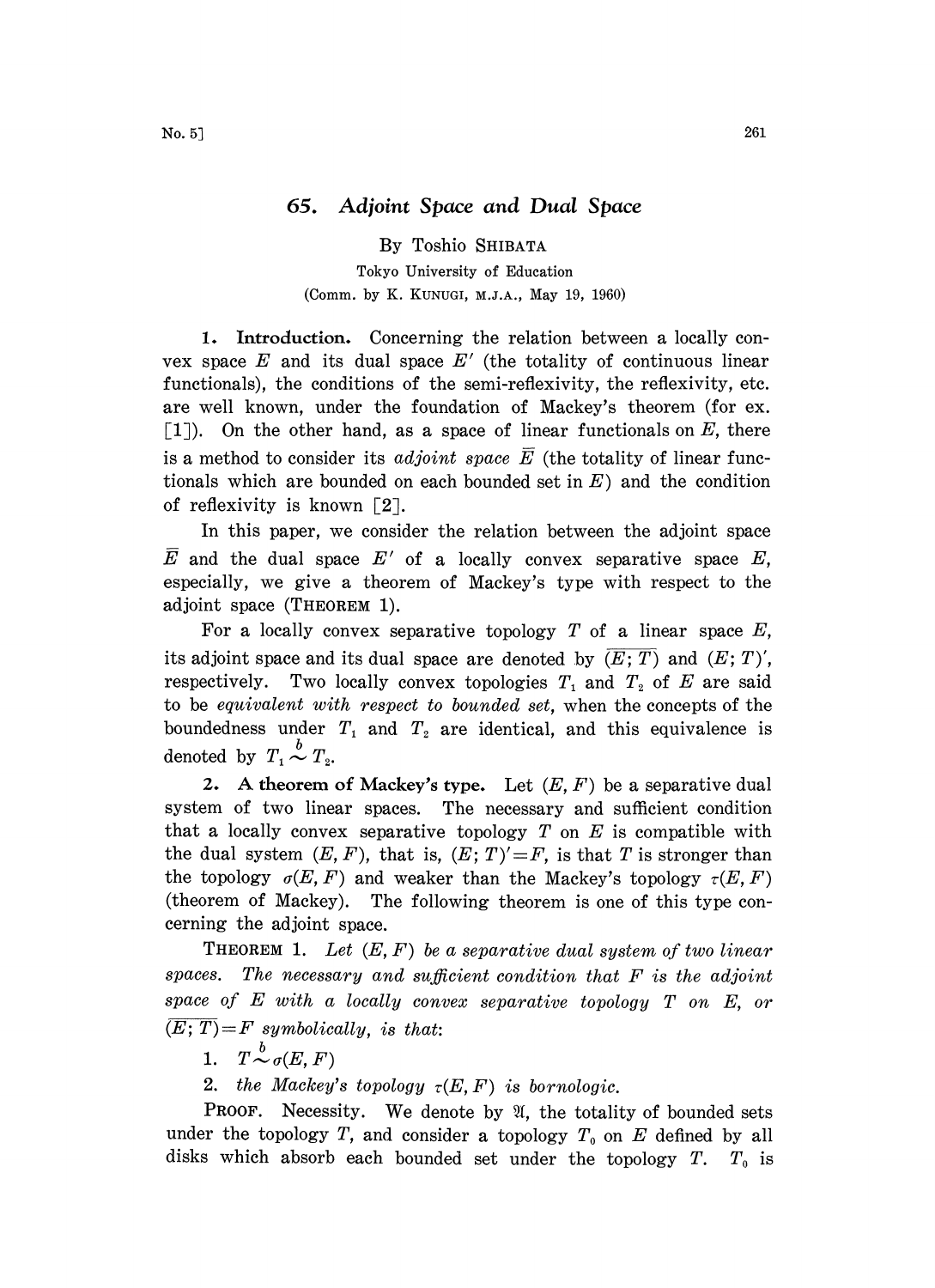called  $\mathfrak A$ -topology.\*) This topology  $T_0$  is bornologic and the totality of bounded sets under  $T_0$  is also  $\mathfrak{A},$  or  $T_0 \overset{b}{\sim} T$ . Then  $(E; T_0)' {=} \overline{(E; T_0)} {=} F$ under our assumption. Therefore,  $\mathfrak A$  is the totality of bounded sets under the topology  $\sigma(E, F)$ , or  $T \stackrel{b}{\sim} \sigma(E, F)$  and  $T_0$  coincides with the topology  $\tau(E, F)$ , or  $\tau(E, F)$  is bornologic.

Sufficiency. The adjoint space of E with the topology  $\tau(E, F)$ coincides with F on account of our assumption 2. Then  $(E; T) = F$ because of the condition 1.

REMARK 1. When the adjoint space of  $E$  with a topology  $T$  is  $F$ , the topology T is weaker than the topology  $\tau(E, F)$ . But T is not necessarily comparable with the topology  $\sigma(E, F)$ . In other words, the dual space of E with the topology T is not necessarily the space  $F$ .

REMARK 2. For a separative dual system  $(E, F)$ , there exists, always, a topology  $T$  on  $E$  by which the dual space is  $F$ . However, there exists not necessarily a topology of  $E$  by which the adjoint space is  $F$ . For example, when the topology of  $E$  is "tonnele" and is not bornologic, there is no topology  $T$  on  $E$  by which the adjoint space is  $E'$  for the dual system  $(E, E')$ , because the topology "tonnelé" is not else than the topology  $\tau(E, E')$ . Whence, the adjoint space is not E'.

3. Semi-reflexivity with respect to adjoint space. Let  $E$  be a locally convex separative space. We denote by  $T$  its topology and by If the totality of bounded sets under the topology  $T$ . On the adjoint space  $\overline{E}$ , the topology of *I*-convergence is denoted by  $\beta(\overline{E}, E)$  and the totality of bounded sets under  $\beta(\overline{E}, E)$  is denoted by  $\overline{\mathfrak{A}}$ . In the same way, from the space  $\overline{E}$  with the topology  $\beta(\overline{E}, E)$ , its adjoint space  $\overline{E}$ and the topology  $\beta(\overline{E}, \overline{E})$  of  $\overline{\mathfrak{A}}$ -convergence are defined. The topology on E induced by  $\beta(\overline{E}, \overline{E})$  is the *N*-topology used in the above paragraph, and it coincides with the initial topology  $T$ , if and only if  $T$  is bornologic. When  $\overline{E}$  coincides with E algebraically, that is,  $(\overline{E}; \beta(\overline{E}, E)) = E$ , E is said to be *adjoint* semi-reflexive.

**THEOREM 2.** The necessary and sufficient condition that a locally convex separative space  $E$  is adjoint semi-reflexive, is that:

1. every bounded disk in E is  $\sigma(E, \overline{E})$  relatively compact,

2. the topology  $\beta(E, E)$  is bornologic.

**PROOF.** When we apply THEOREM 1 to the dual system  $(\overline{E}, E)$ , the condition of adjoint semi-reflexivity is that:

1'.  $\beta(\overline{E}, E \stackrel{b}{\sim} \sigma(\overline{E}, E),$ 

<sup>\*)</sup> Let  $\overline{\mathfrak{A}}$  be the totality of bounded sets under the topology of  $\mathfrak{A}$ -convergence on  $\overline{E} = (\overline{E; T})$ , then  $\mathfrak{A}$ -topology is not else than the topology of  $\overline{\mathfrak{A}}$ -convergence on E with respect to the dual system  $(E, \overline{E}).$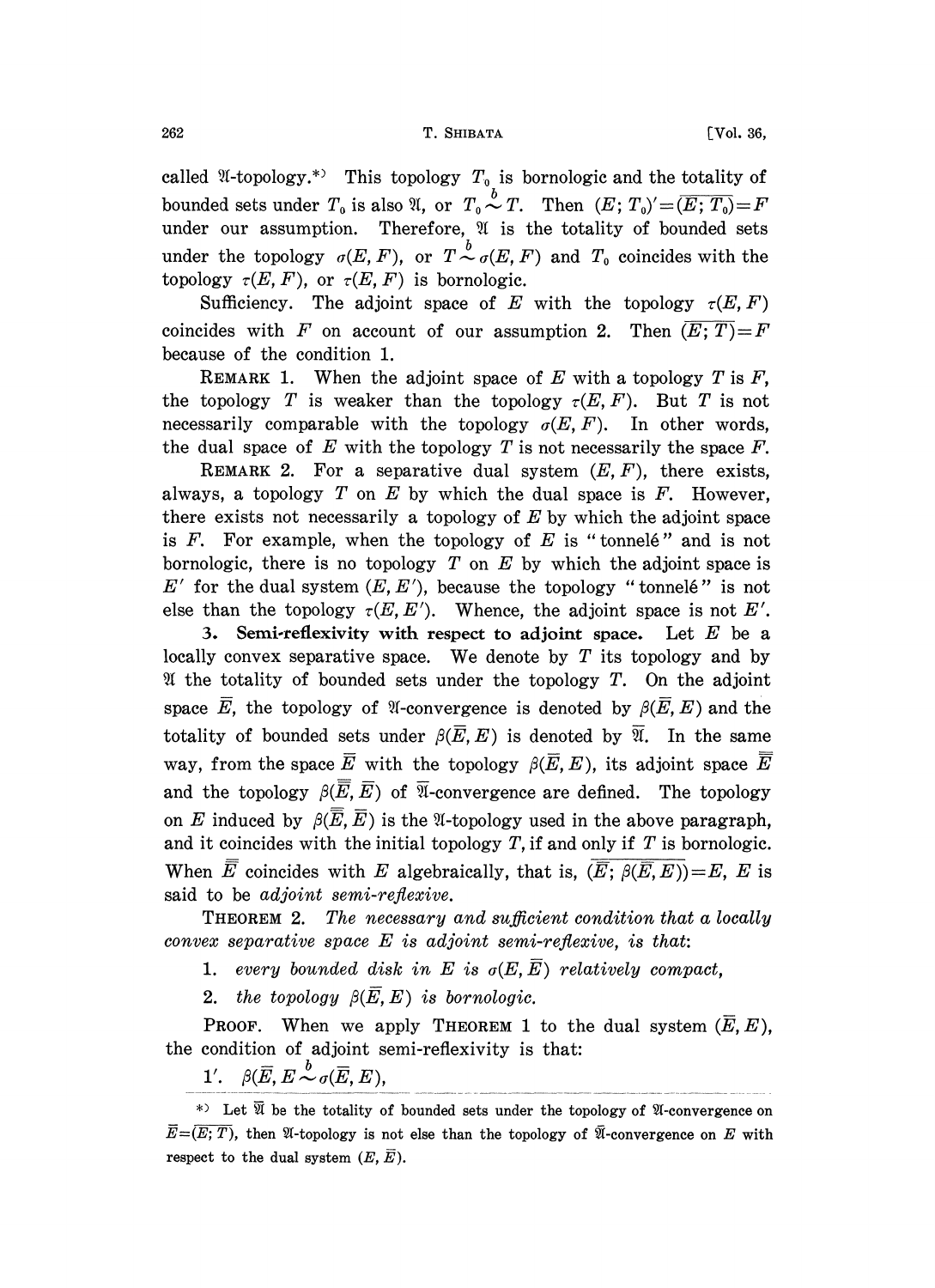2'.  $\tau(\overline{E}, E)$  is bornologic.

Now, we assume the conditions 1', 2'. Generally, the topology  $\beta(\overline{E},E)$  is stronger than the topology  $\tau(\overline{E},E)$ . On account of the condition 1' the topology  $\beta(E, E)$  is equivalent to the topology  $\tau(E, E)$ with respect to bounded set. Then  $\beta(\overline{E},E)$  coincides with  $\tau(\overline{E},E)$ because of the assumption 2'. Therefore the topology  $\beta(\overline{E},E)$  is bornologic and every bounded disk in E is  $\sigma(E, \overline{E})$  relatively compact.

Next, we assume the conditions 1, 2. On account of the condition 1, the topology  $\tau(\overline{E}, E)$  coincides with the topology  $\beta(\overline{E}, E)$ . Then the topology  $\tau(\overline{E}, E)$  is bornologic and  $\beta(\overline{E}, E) \stackrel{b}{\sim} \sigma(\overline{E}, E)$ .

COROLLARY 1. If a locally convex separative space  $E$  is adjoint semi-reflexive, then E is semi-reflexive in the ordinary sense.

Because the topology  $\sigma(E, \overline{E})$  is stronger than the topology  $\sigma(E, E')$ .

COROLLARY 2. If a locally convex separative space  $E$  is adjoint semi-reflexive, then its adjoint space  $\overline{E}$  with the topology  $\beta(\overline{E}, E)$  is adjoint reflexive.

Because, the topologies  $\beta(E, E)$  and  $\beta(E, \overline{E})$  are both bornologic.

COROLLARY 3. A locally convex separative space  $E$  is adjoint reflexive when and only when the following conditions are satisfied:

1. the initial topology on  $E$  is bornologic,

2. the topology  $\beta(\overline{E}, E)$  on  $\overline{E}$  is bornologic,

3. every bounded disk in E is  $\sigma(E,\overline{E})$  relatively compact [2].

COROLLARY 4. If a locally convex separative space  $E$  is adjoint reflexive, then E is reflexive in the ordinary sense.

REMARK 1. If A' is a  $\sigma(E', E)$  relatively compact disk in the dual space  $E'$  of a locally convex space  $E$ , then  $A'$  is bounded under the topology  $\beta(E', E)$ . But the converse is not necessarily true. However, for a disk  $\overline{A}$  in the adjoint space  $\overline{E}$ , the concepts of  $\sigma(\overline{E}, E)$ relative compactness and  $\beta(\overline{E}, E)$  boundedness are identical, because the topology  $\beta(E, \overline{E})$  coincides with the topology  $\tau(E, \overline{E})$  in E.

REMARK 2. The condition <sup>I</sup> in THEOREM 2 means that the dual space of the space  $\overline{E}$  with the topology  $\beta(\overline{E}, E)$  is the space E. In the same method in the proof of THEOREM 2, we obtain that the adjoint space of the dual space E' with the topology  $\beta(E', E)$  is the space  $E$  if and only if

1. E is semi-reflexive, 2.  $\beta(E', E)$  is bornologic.

4. A condition for  $E'=\overline{E}$ . We apply THEOREM 1 to the dual system composed of a locally convex separative space  $E$  and its dual space  $E'$ . Then we obtain: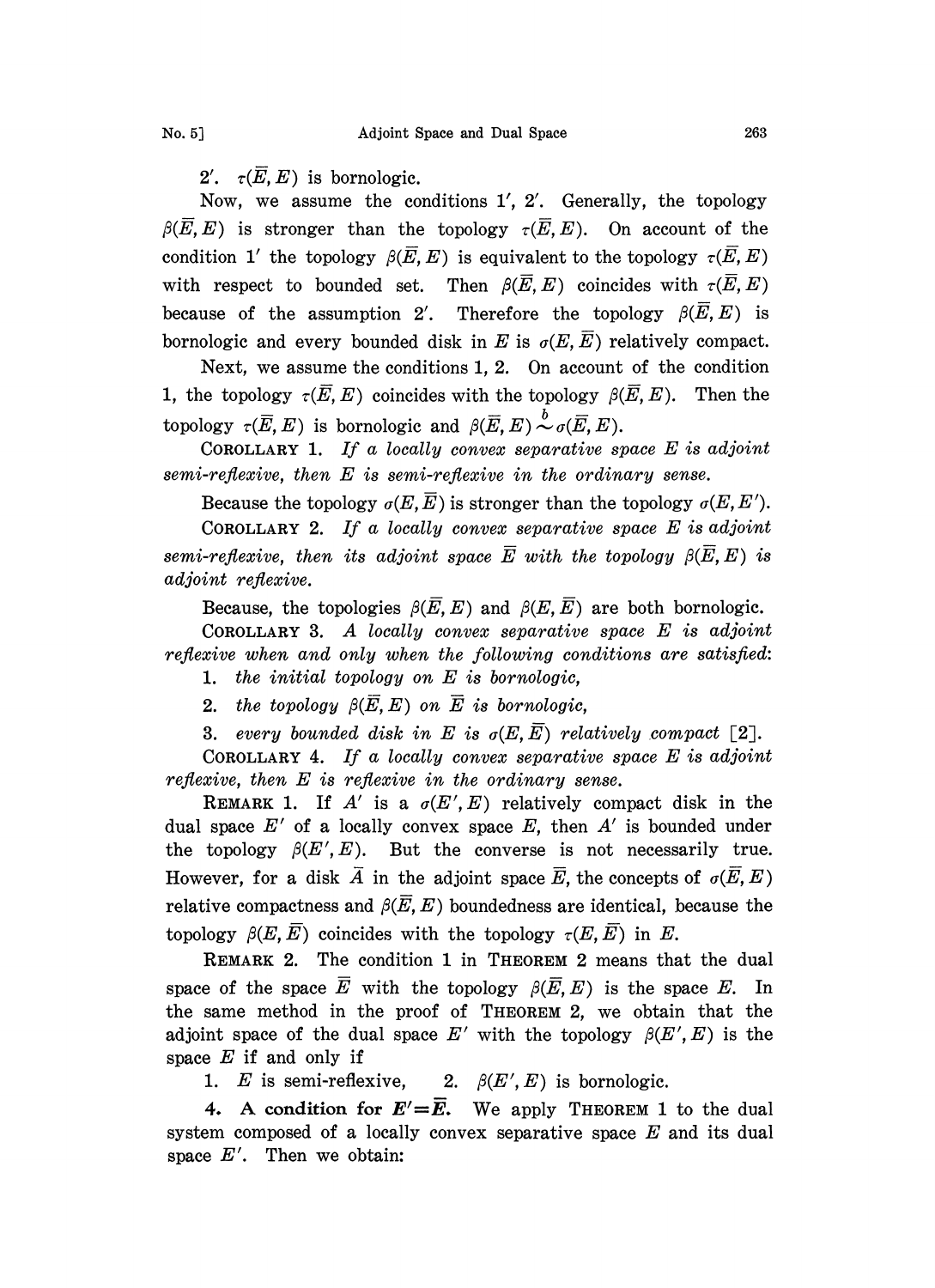**THEOREM 3.** The adjoint space  $\overline{E}$  coincides with the dual space  $E'$  for a locally convex separative space  $E$  if and only if the topology  $\tau(E,E')$  is bornologic.

That  $\overline{E}$  coincides with  $E'$  means that the initial topology in  $E$ is stronger than the topology  $\sigma(E,\overline{E})$ . In this direction, we obtain the following condition for  $E'=\overline{E}$ .

**THEOREM 4.** The adjoint space  $\overline{E}$  coincides with the dual space  $E'$  for a locally convex separative space  $E$  if and only if every disk in E satisfying the following conditions is <sup>a</sup> neighbourhood of <sup>0</sup> in E.

1. V absorbs each bounded set in E,

2. the quotient space  $E/F$  by  $F = \bigcap_{s \in S} \varepsilon V$  is one dimensional.

**PROOF.** We assume that  $\overline{E}=E'$ . Let V be a disk satisfying the conditions 1, 2. If  $G$  is an algebraic supplement of  $F$ , then  $G$  is one dimensional. The projection  $V_1$  of V into G is a disk in G. Let f be conditions 1, 2. If G is an algebraic supplement of F, then G is one<br>dimensional. The projection  $V_1$  of V into G is a disk in G. Let f be<br>a linear functional on G such that  $V_1 \subset \{z \in G: |\langle z, f \rangle| \leq 1\} \subset \lambda V_1$  for<br>some some  $\lambda > 1$ . Every element  $x \in E$  is uniquely decomposed into  $x = y + z$ ,  $y \in F$ ,  $z \in G$ . Then we define a linear functional  $\bar{x}$  on E by the relation  $\langle x,\overline{x}\rangle = \langle z, f\rangle$ . If  $x \in V, |\langle x,\overline{x}\rangle| = |\langle z, f\rangle| \leq 1$ . Therefore,  $\overline{x}$  is bounded linear functional on E because of the condition 1 and so  $\bar{x}$  is continuous by our assumption. If  $|\langle x,\overline{x}\rangle| \leq 1$ ,  $x=y+z$ , then  $y \in F\subset V$ ,  $z \in \lambda V$ ,  $\subset \lambda V$ and so  $x \in (\lambda+1)V$ . Thus V is a neighbourhood of 0 in E.

Conversely, if  $\bar{x}$  is a non zero bounded linear functional on E, then  $V = \{x: |\langle x, \overline{x}\rangle| \leq 1\}$  is a disk satisfying the conditions 1, 2, and so V is a neighbourhood of 0 in E or  $\bar{x}$  is continuous.

REMARK. In the same way as the above proof, we obtain the conditions for  $E'=E^+$  and  $\overline{E}=E^+$  where  $E^+$  is the algebraic dual of E. For an absorbant disk V in E, the former is that if  $E/F$  is one dimensional then V is a neighbourhood of 0 and the latter is that if  $E/F$  is one dimensional, then V absorbs each bounded set, where  $F = \bigcap_{\varepsilon > 0} \varepsilon V$  in both cases.

5. An example of  $E' \neq \overline{E}$ . If the topology  $\tau(E, E')$  is not bornologic, then  $E' \neq \overline{E}$  (REMARK 2 in the paragraph 2). Here, we give a simple example of such  $E$ .

Let R be the segment  $\lceil 0, 1 \rceil$  and  $\Re$  be the totality at most countable sets in R. Or more generally, let R be an abstract set, and R be a family of subsets in  $R$  which satisfy the following three conditions:

1.  $R \notin \mathbb{R}$ ; 2. if  $K_i \in \mathbb{R}$ ,  $i=1,2,\cdots$ , then  $\bigcup_{i=1}^{\infty} K_i \in \mathbb{R}$ ;

3. for each point  $t \in R$  there is a set  $K \in \mathbb{R}$  such that  $t \in K$ .

Let E be the linear space composed of all functions  $x = x(t)$  on R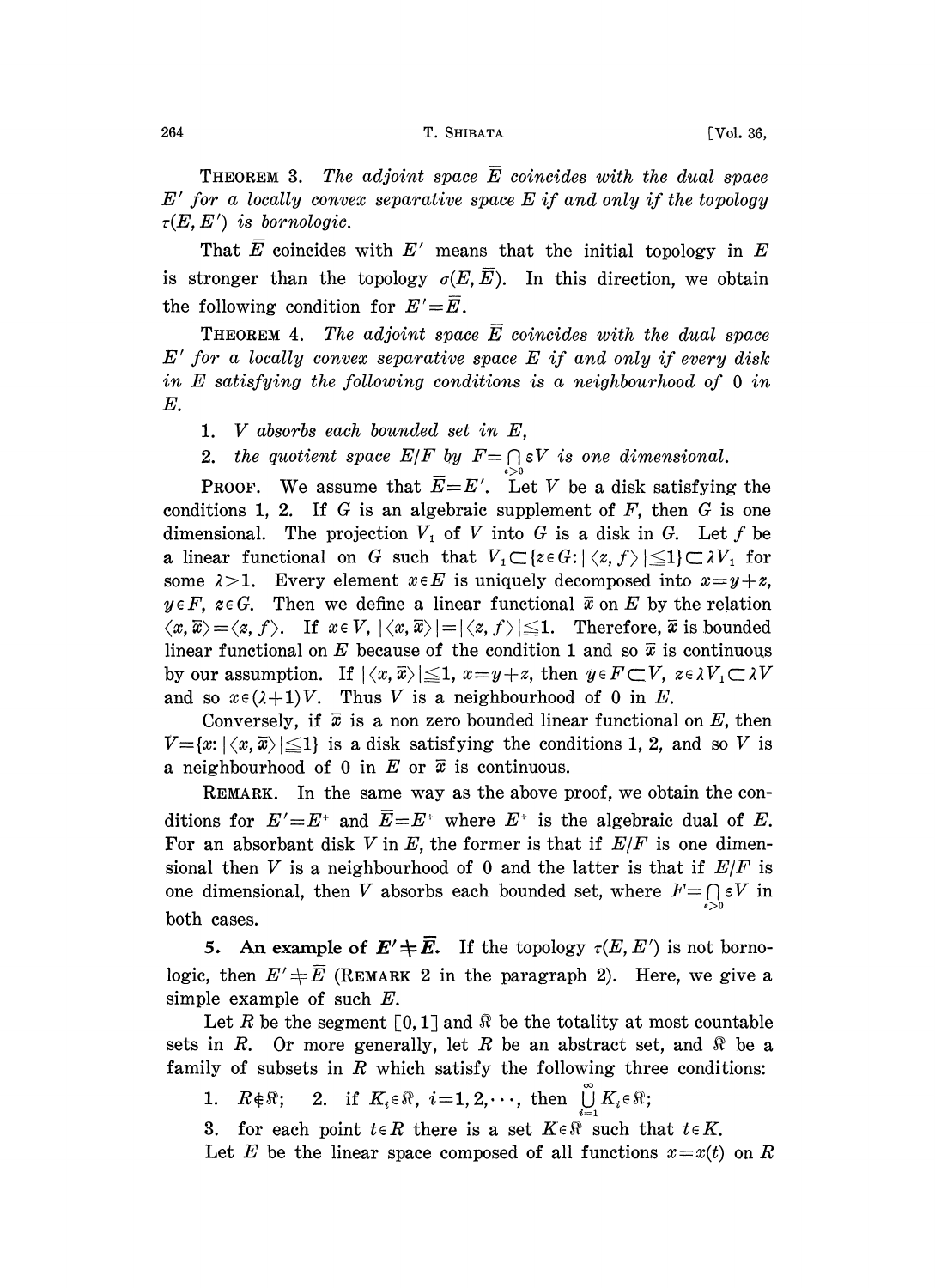such that each  $x=x(t)$  is constant outside of some K:  $x(t)=x_k=$ const. for  $t \notin K$ . Such K may be called a supporting set of x. The topology of  $E$  is the topology of simple convergence at each point of  $R$ . Let L be a linear functional on E such that  $\langle x, L \rangle = x_K$  for  $x \in E$ .

L is not continuous. If it is continuous, there exists  $t_i \in R$ ,  $i=1$ ,  $2,\dots, k$ , and a positive number  $\delta$  such that  $x \in E |x(t_i)| \leq \delta, i=1, 2,\dots,$ k, implies  $|\langle x, L \rangle| \leq 1$ . On the other hand, a function  $x = x(t)$  such that  $x(t_i)=0$ ,  $i=1,2,\dots,k$  and  $x(t)=2$  otherwise, belongs to E. Then  $\langle x, L \rangle = 2$ . This is a contradiction.

L is bounded on each bounded set. If not so, there is a bounded set A in E such that  $|\langle x_n, L \rangle| > n, x_n \in A$ ,  $n=1, 2, \cdots$ . Let  $K_n$  be a supporting set of  $x_n$ , and put  $K=\bigcup_{n=1}^{\infty} K_n$ . Because of  $K\neq R$ ,  $x_n(t_0)$  $\langle x_n, L \rangle$  for  $t_0 \notin K$ , and  $|x_n(t_0)| > n$ . This contradicts the boundedness of A.

The space is a dense subspace of the space  $E_0 = \prod_{i \in R} C_i$ , where  $C_t$ is the scalar field and the topology of  $E_0$  is the product topology of  $\{C_i; t \in R\}$ . Let F be the space  $\sum_{i \in R} C_i$ , that is, the direct sum of  $\{C_i; t \in R\}$ , then  $(E, F)$  is a separative dual system and the topology of E is not else than the topology  $\sigma(E, F)$ . Now, we show that each bounded set B in F with the topology  $\sigma(F, E)$  is a finite dimensional bounded set, that is, there exists a finite set  $t_i \in R$ ,  $i=1,2,\dots,k$  such that

$$
\sup_{x\in\mathbb{R}}|y(t_i)|
$$

If not so, we can select a sequence  $t_n \in R$  and  $y_n \in B$ ,  $n=1, 2, \cdots$ such that:  $y_n(t_n) = \eta_n \neq 0; \quad y_n(t_m) = 0 \quad (m > n).$ We put  $k_m=\sup |y_n(t_m)|$   $(m=1, 2, \cdots)$  which is finite because of the  $\sigma(F, E)$  boundedness of B and define an element  $x = x(t) \in E$  by  $x(t_n) = \xi_n$ ;  $x(t)=0$  otherwise, where  $\xi_1=1/|\eta_1|$ ,  $\xi_n=[n+\xi_1k_1+\cdots+\xi_{n-1}k_{n-1}]/|\eta_n|$ . Then  $|\langle x, y_n \rangle| > n$ . This is a contradiction.

Thus, the weakly bounded set B in  $E' = F$  is equi-continuous, and the topology of E coincides with the topology  $\tau(E, F)$ . Therefore the topology of  $E$  is "tonnelé" but not bornologic and not complete.

6. A disk on which bounded linear functionals are continuous. We characterize a subset  $A$  of a locally convex space  $E$  such that every linear functional bounded on  $A$  is continuous. This characterization is a generalization of the result known for the metrizable case [3]. If a linear functional f is bounded on A, f is also bounded on the disk envelope of A, so we consider only a disk A.

THEOREM 5. Let  $A$  be a disk in a locally convex space  $E$ . The following conditions are equivalent each other.

1. For any locally convex space  $E_1$  and a linear operator  $u$  from  $E$  into  $E_1$ , if  $u(A)$  is bounded in  $E_1$ , then u is continuous.